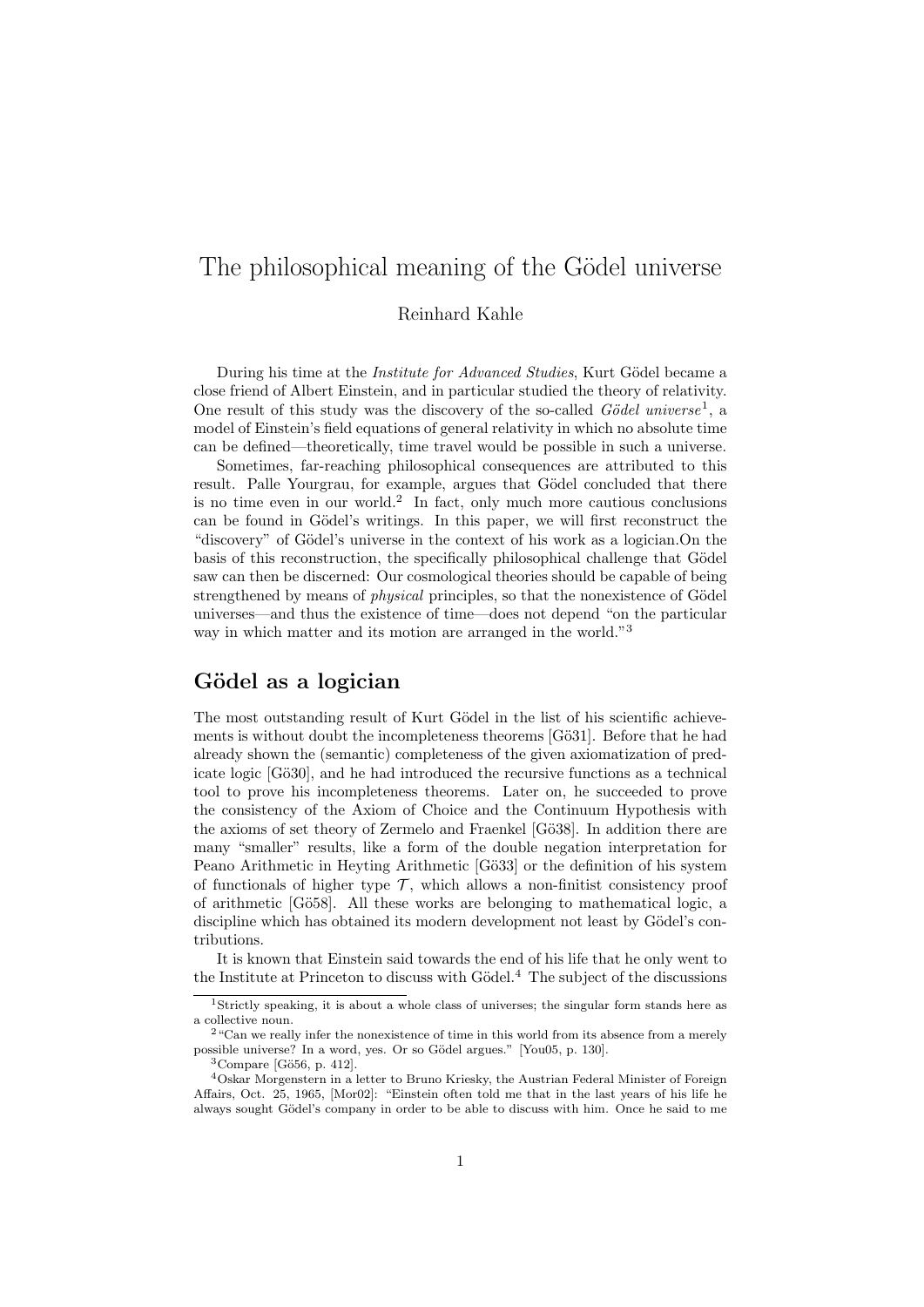will certainly have been relativity and in particular Gödel's famous Universum, which seems to call our concept of time into question. In the following reflection on the philosophical consequences that Gödel drew from the discovery of his universe, however, it is important to keep in mind that this discovery, too, should be considered against the background of Gödel's *logical* competence.

### Einstein's theory of relativity

Albert Einstein had first developed the special theory of relativity [Ein05]. It is true that Einstein himself was not a logician. But we can obtain the special theory of relativity absolutely with the help of certain logical guidelines.

The central idea is: the knowledge that there is an absolute speed of light  $c$ , which is at the same time the physically highest speed, can be set up as a kind of axiom, so that all further theory components of a physical description of our universe must be compatible with this axiom.

This can be illustrated by the addition of velocities. According to classical physics velocities can be added arbitrarily. For example, let a train with the speed v be on the way. If a person in the train goes forward with velocity  $v$ , the velocity considered from the outside is  $u+v$ . Now a passenger holds a flashlight in the direction of travel. The light of this flashlight would then, viewed from outside the train, travel at the speed  $u + c$ , which would be greater than c, according to the classical view. But if c is to be an absolute maximum speed, the addition must be calculated in a different way. It now requires elaborate mathematical considerations,<sup>5</sup> in order to arrive at the "correct" addition formula of Einstein:

$$
\frac{u+v}{1+\frac{u\cdot v}{c^2}}
$$

In a simplified description one arrives at the general theory of relativity [Ein16] from the special theory of relativity, if one still considers the further "axiom" that there is no distinguished frame of reference. For this one must rework the theory with still far more difficult mathematical tools in such a way that also this axiom is respected in all conclusions.

Viewed through logical glasses, one could say that Einstein developed both the special and the general theory of relativity by *thinking through* new axioms: He reworked the existing theories to the point where they were consistent with these axioms. This, of course, is not to claim an adequate rendering of Einstein's historical approach. It is only about pointing out the specific status of the new assumptions by which one finally obtains a mathematical theory. And with Hilbert such mathematical theories can always be grasped axiomatically [Hil18].

that his own work no longer meant much, that he merely came to the Institute building to have 'the privilege of walking home with Gödel."

 $5\mathrm{Note}$ Minkowski's astonishment at Einstein's mathematical achievements, handed down by Max Born:

Oh, Einstein, he was always skipping lectures—I wouldn't have believed it of him.

From Constance Reid comes the following quote of Minkowski [Rei70, p. 112]:

Einstein's presentation of his deep theory is mathematically awkward—I can say that because he got his mathematical education in Zurich from me.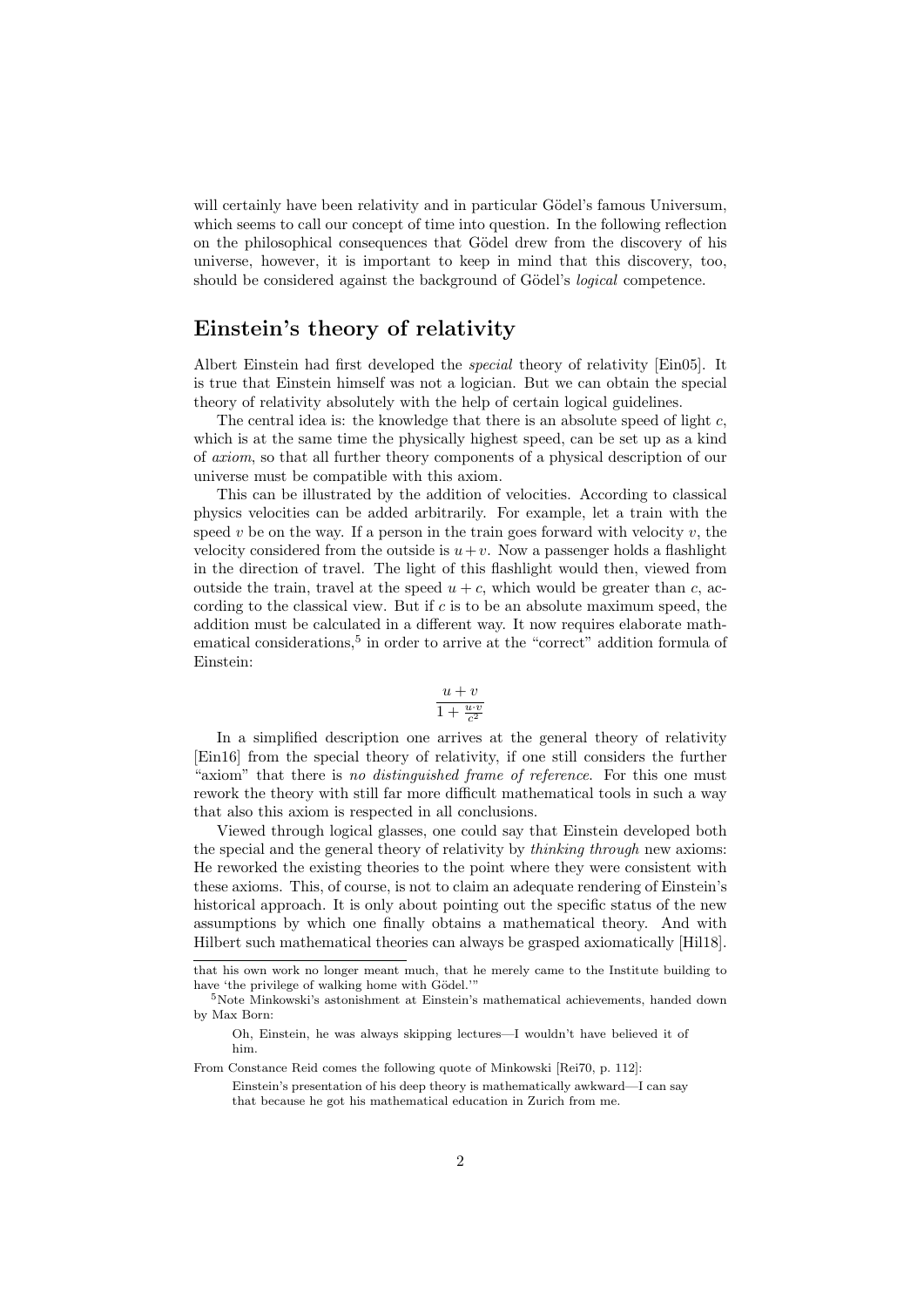

VISUALIZING IDEAS ABOUT GODEL-TYPE ROTATING UNIVERSES 3 ¨ Figure 1: Graphical illustration of a Gödel universe with "time travel" drawn in, taken from [NMAA10].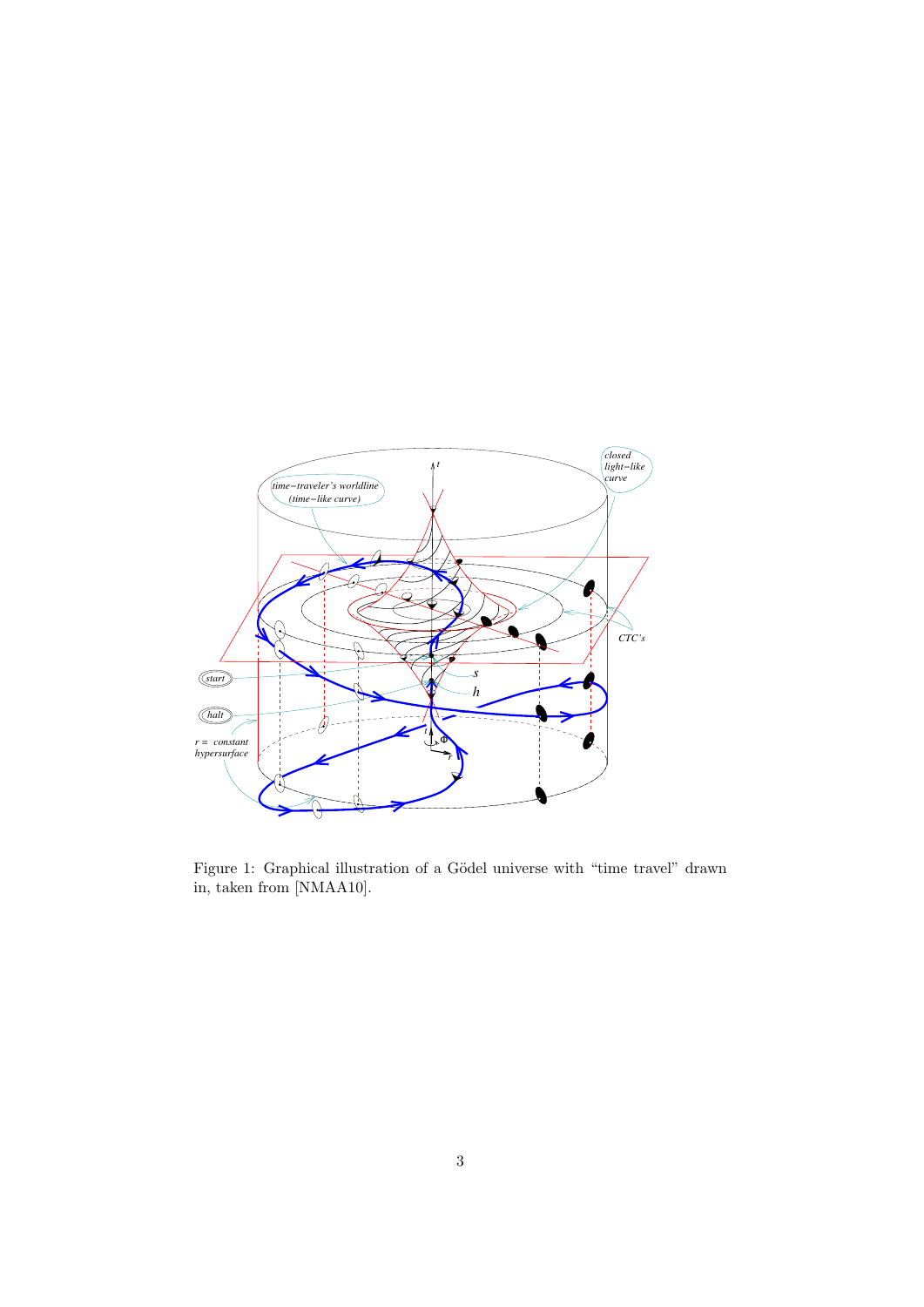## The Gödel Universe

Gödel could show for the field equations of general relativity that there is a model [Gö49a] in which—theoretically—time travel is possible (see Figure 1).

Even if extensive and complicated mathematical calculations were necessary to prove the existence of this universe, the qualitative conception is a purely logical one: the axiomatic version of the theory of relativity in its field equations admits non-standard models; i.e., in particular, that it is formally incomplete.

One could characterize Einstein's procedure to the effect that he investigated what *follows* from the constancy of the speed of light. Gödel then examined in his turn what is compatible with the result of Einstein's investigations.

The incompleteness discovered thereby has no specific relation to the incompleteness of arithmetic theories, shown by Gödel in his first incompleteness theorem. This was obtained syntactically and has a generic character, i.e., it carries over to (recursive) extensions of the given theory. Here we are rather dealing with the phenomenon known from absolute geometry (i.e., Euclidean geometry without the parallel axiom). This is incomplete, precisely because the parallel axiom can neither be proved nor disproved, and this has been shown model-theoretically, i.e., by the construction of the non-Euclidean geometries. Correspondingly, the casually formulated sentence: "There is no time travel." has been proved to be independent of the theory of relativity by the construction of the Gödel universe.

### Is time travel possible?

The question whether time travel is possible with the discovery of the Gödel universe is badly posed in itself. The modal concept of possibility first requires a definition of the "possibility space", i.e., of those properties and facts which shall be allowed to be changed. This question concerns us in the next section.

But even without a determination of the possibility space Gödel could already deny the posed question. He refers to the time and energy requirement for a time travel which is only theoretically possible in his universe; practically the space-time ship would be too heavy and a journey during which one could visit oneself in the own past would take much too long (respectively would require acceleration which would hardly be acceptable for the human body).

However, Gödel's main argument against time travel is another one: Even if time travel should be possible in "his universe", this does not mean, of course, that "our universe", i.e., the one in which we live—and in which also Gödel lived—is such a universe. Of course, the theory also allows that it is exactly as we and Einstein have imagined it "actually". The Gödel universe possesses a space (time) curvature which would be measurable. In our universe, however, the corresponding red shift cannot be observed. Therefore we live—fortunately—in a "standard universe", in which also the concept of time does not collapse.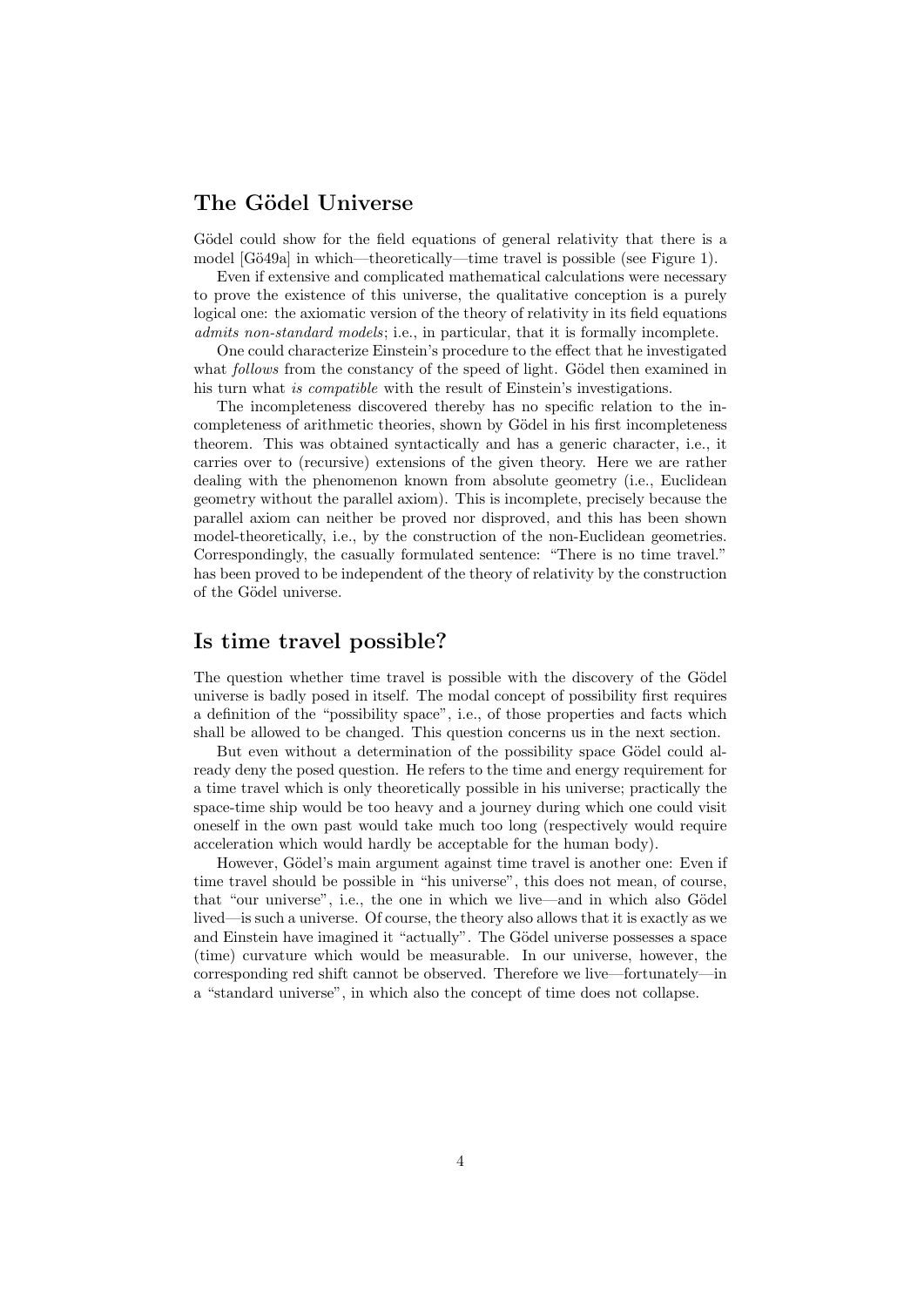# The philosophical challenge: Physical principles which exclude the Gödel universe

For Gödel, the actual philosophical challenge lies in the following dilemma: It may be true that "our universe" does not allow time travel, but the fact that the physical framework allows other universes in which there is no meaningful concept of time is philosophically more than unsatisfactory. In fact, the existence of time would then depend only "on the particular way in which matter and its motion are arranged in the world" [Gö56, p. 412]. But these are *contin*gent properties of our world, which do not already necessarily follow from the physical framework.

Thus, if we take up the question of possibility space raised above, for Gödel the physical principles incorporated in the general theory of relativity established by Einstein—which are expressed, in particular, in the field equations are firmly given as necessary boundary conditions. But these allow models (in the logical sense) in which "there can be no objective course of time"<sup>6</sup> . If these models can be excluded only by contingent properties—namely the matter distribution and its motion—this can "hardly be regarded as satisfactory" from the philosophical point of view<sup>7</sup>.

The task, which Gödel discerns here, consists exactly in finding further  $physi$ cal principles, from which the non-existence of his universe would already follow, without the necessity to use contingent properties of our universe.<sup>8</sup>

We have to admit that it is not determined from the beginning what should be considered as a physical principle.<sup>9</sup> The constancy of the speed of light as well as the absence of an excellent reference frame are certainly such principles; the matter distribution and its motion in a concrete universe, however, are not. A trivial solution would be to put the existence of an objective course of time as a principle at the beginning. Such a petitio principii, of course, cannot satisfy. Nevertheless exactly this was tried by Stephen Hawking with his "Cronology Protection Conjecture" [Haw92], but just only as a conjecture and not as an axiom. Thus one must credit Hawking that this conjecture is still to be proved by *other* principles.<sup>10</sup>

Until today there is no satisfactory answer to the question of such other physical principles which exclude the Gödel universe. Gödel himself, for example, has considered the entropy theorem as a possible candidate. However, he himself has stated that this is also compatible with his universe  $[G\ddot{\mathrm{o}}56, p. 411]$ .<sup>11</sup>

 $^{6}$ [Gö56, p. 412].

 $^{7}$ [Gö56, p. 412].

<sup>8</sup>With this evaluation we are in contrast to Yourgrau, who writes: "First, he remarks that in an attempt to 'specify' the above definition of 'cosmic' or 'absolute' time, arbitrary elements come into play which can never be fully eliminated" [You02, p. 276, our emphasis]. Here we refer to footnote 9 in [Gö49b]. There, however, Gödel only opposes a precise definition of absolute time in the sense of Jeans, and instead of "never" Gödel carefully speaks of "perhaps", even if he subsequently considers the existence of such a precise definition as *doubtful*. Regardless of any precise definition of absolute time that Jeans may have had in mind, one certainly cannot imply to Gödel that all forms of physical completion of relativity could be accomplished only by arbitrary elements. This follows already from his own considerations, which will be briefly addressed below.

 $9$ Gödel says this explicitly at the end of the quotation given in footnote 12.

<sup>10</sup>From this perspective, Yourgrau's harsh criticism of Hawking [You05, pp. 8 and 136] is both incomprehensible and unjustified.

<sup>11</sup>This remark can be found as an "addition by the author in the German translation to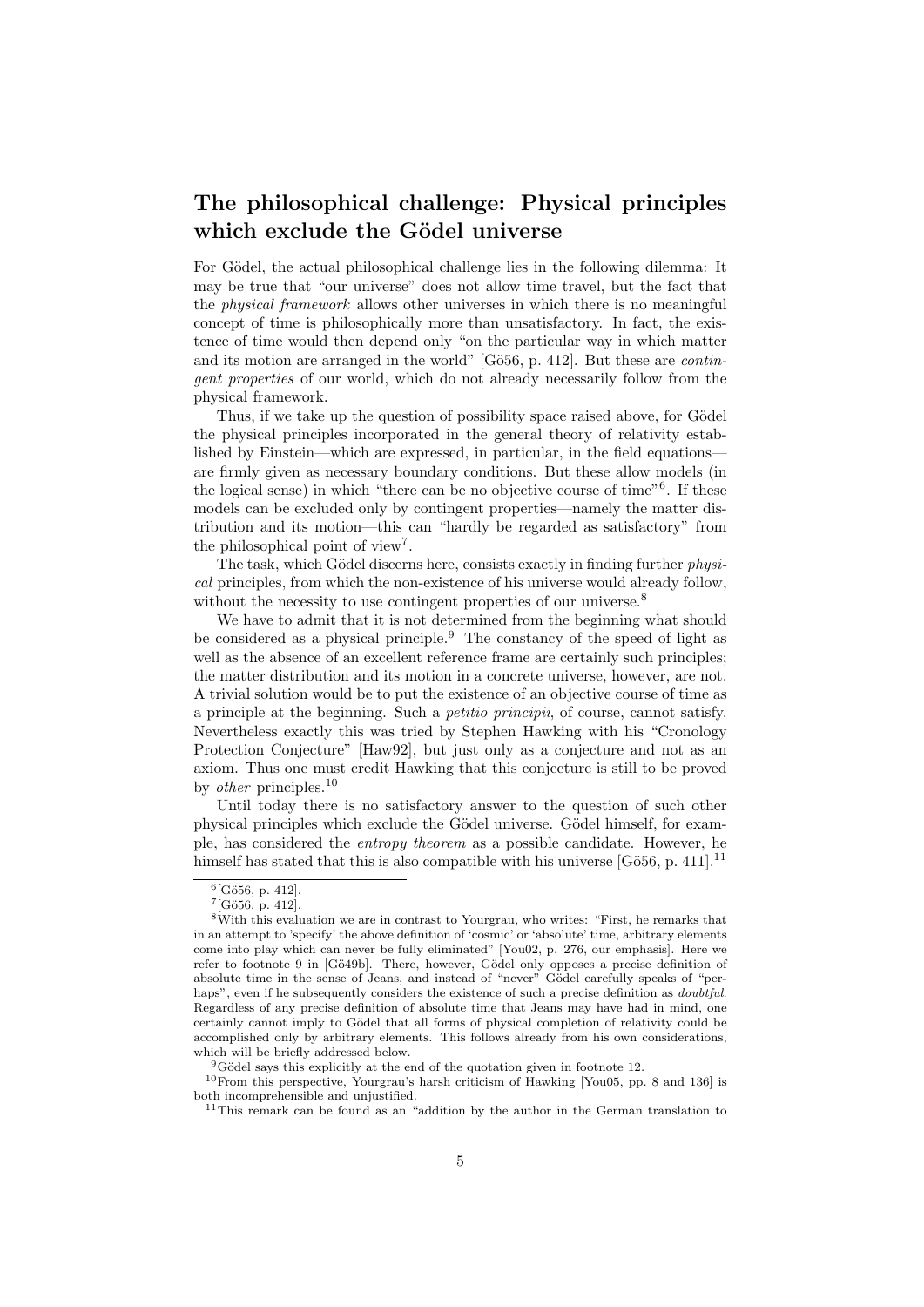Gödel has also thrown a particularly interesting spotlight on the question raised about the distinction between physical principles and contingent properties:<sup>12</sup>

What used to be a practical difficulty in microphysics has now, as a result of the indeterminacy relation, become an impossibility in principle; and the same may one day occur for the difficulties based not on a "too small" but on a "too large".

Thus, if quantum mechanics invalidates the (by now) known laws of relativity at (too) small scales, Gödel speculates on the possibility of a "cosmological physics" which, for its part, would revise the known laws at (too) large scales.<sup>13</sup> To our knowledge, however, this idea has not been pursued further to this day.

Finally, we want to emphasize that Gödel carries out the philosophical speculation about the existence of time in a specific context, namely in what he calls *idealist philosophy*.<sup>14</sup> This is prominently referred to in the title of the work [Gö56], and he writes, with regard to the problems to which the nature of time is exposed by relativity: "It seems [. . . ] that one obtains a clear proof of the view of those philosophers who, like Parmenides, Kant, and the modern idealists, deny the objectivity of change and regard it as an illusion or as an appearance which we owe to our particular mode of perception." On closer examination of Gödel's argumentation in this article, one can see that he does not primarily support the (only apparent?) "clear proof". He merely argues against the fact that such a proof can already be brought down by the fact that one can save the existence of time by recourse to the contingent properties of our universe.<sup>15</sup> Although he does not comment on whether he still considers a non-idealistic philosophy to be viable as an alternative;<sup>16</sup> he clearly looks after the possibility of guaranteeing the existence of time through deeper physical principles.

To find such principles is the philosophical challenge that Gödel has left us.

footnote 14" only in the German edition of the article.

<sup>&</sup>lt;sup>12</sup>This can be found again in an "addition of the author to footnote 11 of the German edition" which is introduced as follows [Gö56, p. 411]:

A second reason to exclude the above universes a priori could be found in the possibility of a "telegraphing into one's own past". But the practical difficulties arising in this case are hardly likely to be less [than in the case of the previously discussed time travels]. By the way, the border between practical and principal difficulties is by no means immovable.

<sup>13</sup>Here one may well feel reminded of the Aristotelian distinction between sublunary physics and celestial mechanics.

 $14$ The terminology used by Gödel is not unproblematic. In which concrete sense the presented position should correctly be called *idealistic* may be discussed. The tension is increased by the fact that Gödel himself is usually regarded as a realist; see e.g. [You05, p. 171f.].

 $15$  He explicitly attributes such a rescue attempt to James Jeans in [Jea35], [Gö56, p. 408].  $16$ Howard Stein [Ste90], in his introduction to the reprint of the article [Gö49b], explicitly regrets the lack of more material that would shed light on Gödel's philosophical position, especially vis-à-vis Kant. We have at least more detailed drafts of this article, in which "idealistic philosophy" was replaced by "Kantian philosophy" in the title, and which are dated 1946–49 [Gö95].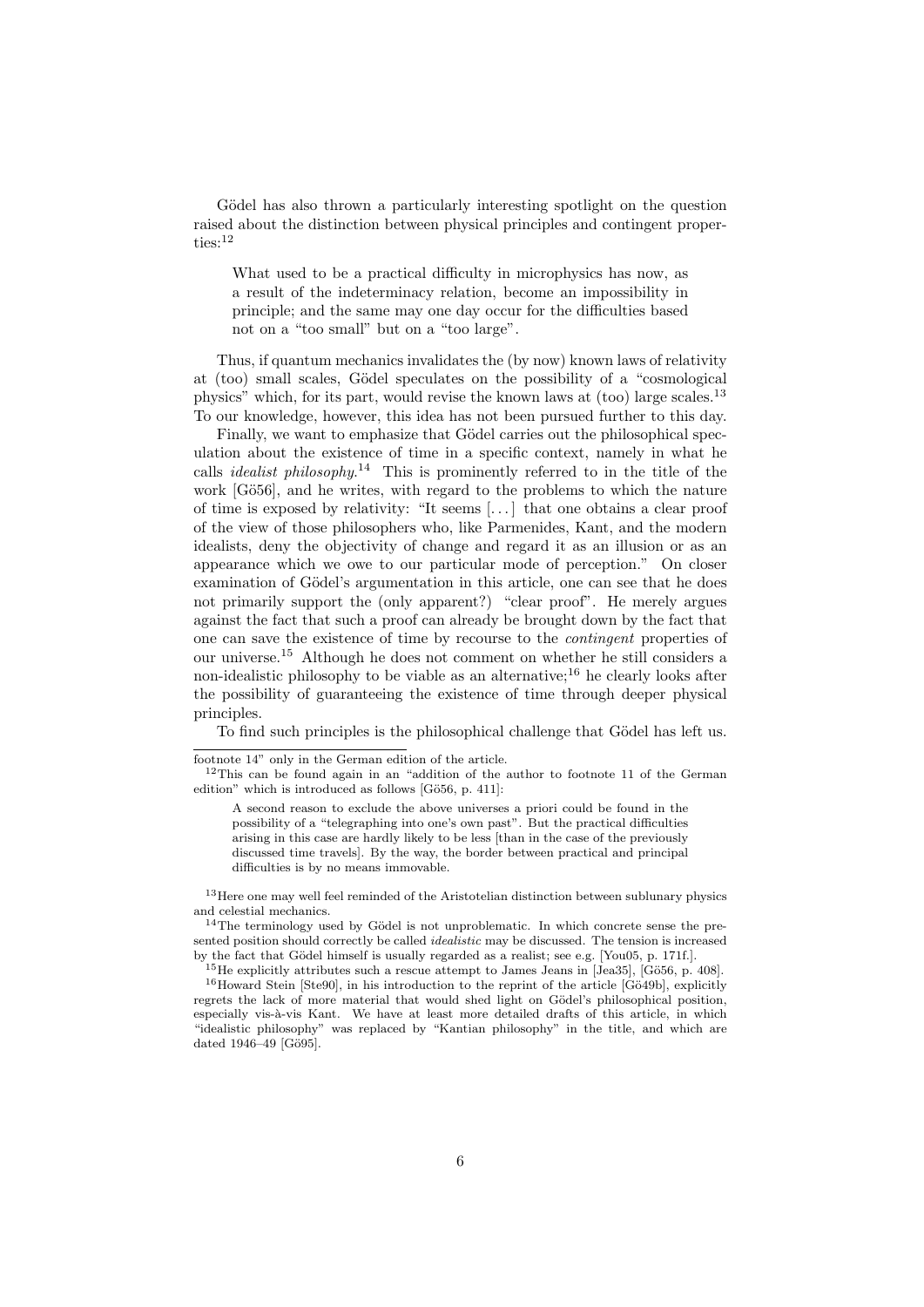### References

- [Ein05] Albert Einstein. Zur Elektrodynamik bewegter Körper. Annalen der Physik und Chemie, 17:891–921, 1905.
- [Ein16] Albert Einstein. Die Grundlage der allgemeinen Relativitätstheorie. Annalen der Physik, 354(7):769–822, 1916.
- [Gö30] Kurt Gödel. Die Vollständigkeit der Axiome des logischen Funktionenkalküls. Monatshefte für Mathematik und Physik, 37:349-360, 1930.
- [Gö31] Kurt Gödel. Über formal unentscheidbare Sätze der Principia Mathematica und verwandter Systeme I. Monatshefte für Mathematik und Physik, 38:173–198, 1931.
- [Gö33] Kurt Gödel. Zur intuitionistischen Arithmetik und Zahlentheorie. Ergebnisse eines mathematischen Kolloquiums, 4:34–38, 1933.
- [Gö38] Kurt Gödel. The consistency of the axiom of choice and of the generalized continuum-hypothesis. Proceedings of the National Academy of Sciences, 24:556–557, 1938.
- [Gö49a] Kurt Gödel. An Example of a New Type of Cosmological Solutions of Einstein's Field Equations of Gravitation. Reviews of Modern Physics, 21(3):447–450, 1949.
- [Gö49b] Kurt Gödel. A remark about the relationship between relativity theory and idealistic philosophy. In P. A. Schilpp, editor, Albert Einstein, Philosopher–Scientist, pages 555–562. Harper & Row, 1949.
- [G¨o56] Kurt G¨odel. Eine Bemerkung ¨uber die Beziehungen zwischen der Relativitätstheorie und der indealistischen Philosophie. In P. A. Schlipp, editor, Albert Einstein als Philosoph und Naturforscher, pages 406–412. Kohlhammer, 1956. Translation of [Gö49b] with important additions in two footnotes.
- [Gö58] Kurt Gödel. Über eine bisher noch nicht benützte Erweiterung des finiten Standpunktes. Dialectica, 12:280–287, 1958.
- [Gö95] Kurt Gödel. Some observations about the relationship between theory of relativity and kantian philosophy. In S. Feferman et al., editors, Kurt Gödel – Collected Works, volume III, pages  $230-259$ . Oxford University Press, 1995. Drafts from Gödel's Nachlass for the article  $[G\ddot{o}49b]$ .
- [Haw92] S. W. Hawking. Chronology protection conjecture. *Physical Review* D, 46:603–611, 1992.
- [Hil18] David Hilbert. Axiomatisches Denken. Mathematische Annalen, 78(3/4):405–415, 1918. Talk delivered at the Swiss Mathematical Society on September 11, 1917.
- [Jea35] James Jeans. Man and the Universe. Sir Halley Steward Lecture, S. 22–23, 1935.